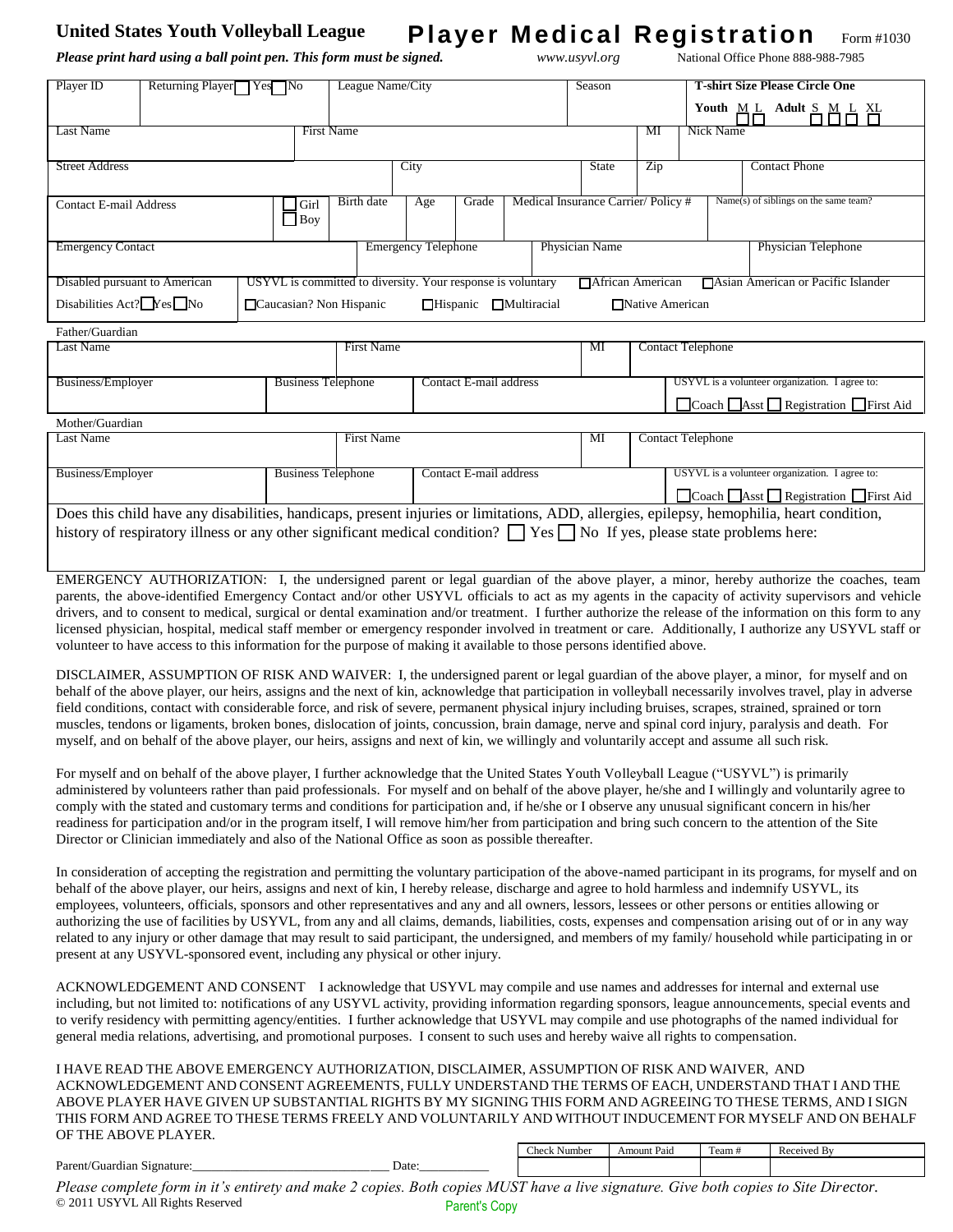## United States Youth Volleyball League **Player Medical Registration** Form #1030

*Please print hard using a ball point pen. This form must be signed. www.usyvl.org* National Office Phone 888-988-7985

| Player ID                                                                                                                   | Returning Player□ Yes□ No | League Name/City                                            |       | Season                            |     | <b>T-shirt Size Please Circle One</b>    |
|-----------------------------------------------------------------------------------------------------------------------------|---------------------------|-------------------------------------------------------------|-------|-----------------------------------|-----|------------------------------------------|
|                                                                                                                             |                           |                                                             |       |                                   |     | Youth M L Adult S M L XL<br>nnn n<br>┐┌┐ |
| Last Name                                                                                                                   |                           | <b>First Name</b>                                           |       |                                   | MI  | Nick Name                                |
|                                                                                                                             |                           |                                                             |       |                                   |     |                                          |
| <b>Street Address</b>                                                                                                       |                           | City                                                        |       | State                             | Zip | <b>Contact Phone</b>                     |
|                                                                                                                             |                           |                                                             |       |                                   |     |                                          |
| <b>Contact E-mail Address</b>                                                                                               | Girl<br>$\Box$ Boy        | <b>Birth</b> date<br>Age                                    | Grade | Medical Insurance Carrier/Policy# |     | Name(s) of siblings on the same team?    |
| <b>Emergency Contact</b>                                                                                                    |                           | <b>Emergency Telephone</b>                                  |       | Physician Name                    |     | Physician Telephone                      |
|                                                                                                                             |                           |                                                             |       |                                   |     |                                          |
| Disabled pursuant to American                                                                                               |                           | USYVL is committed to diversity. Your response is voluntary |       | <b>African American</b>           |     | □ Asian American or Pacific Islander     |
| Disabilities Act? $Yes$ No<br>$\Box$ Caucasian? Non Hispanic<br><b>□</b> Native American<br>$\Box$ Hispanic<br>□Multiracial |                           |                                                             |       |                                   |     |                                          |
| Father/Guardian                                                                                                             |                           |                                                             |       |                                   |     |                                          |

| Last Name         | First Name                |                        | МI | <b>Contact Telephone</b>                       |
|-------------------|---------------------------|------------------------|----|------------------------------------------------|
|                   |                           |                        |    |                                                |
| Business/Employer | <b>Business Telephone</b> | Contact E-mail address |    | USYVL is a volunteer organization. I agree to: |
|                   |                           |                        |    | Coach Asst Registration First Aid              |
| Mother/Guardian   |                           |                        |    |                                                |
| Last Name         | <b>First Name</b>         |                        | Мl | <b>Contact Telephone</b>                       |
|                   |                           |                        |    |                                                |
| Business/Employer | <b>Business Telephone</b> | Contact E-mail address |    | USYVL is a volunteer organization. I agree to: |
|                   |                           |                        |    | Coach Asst Registration First Aid              |

Does this child have any disabilities, handicaps, present injuries or limitations, ADD, allergies, epilepsy, hemophilia, heart condition, history of respiratory illness or any other significant medical condition?  $\Box$  Yes  $\Box$  No If yes, please state problems here:

EMERGENCY AUTHORIZATION: I, the undersigned parent or legal guardian of the above player, a minor, hereby authorize the coaches, team parents, the above-identified Emergency Contact and/or other USYVL officials to act as my agents in the capacity of activity supervisors and vehicle drivers, and to consent to medical, surgical or dental examination and/or treatment. I further authorize the release of the information on this form to any licensed physician, hospital, medical staff member or emergency responder involved in treatment or care. Additionally, I authorize any USYVL staff or volunteer to have access to this information for the purpose of making it available to those persons identified above.

DISCLAIMER, ASSUMPTION OF RISK AND WAIVER: I, the undersigned parent or legal guardian of the above player, a minor, for myself and on behalf of the above player, our heirs, assigns and the next of kin, acknowledge that participation in volleyball necessarily involves travel, play in adverse field conditions, contact with considerable force, and risk of severe, permanent physical injury including bruises, scrapes, strained, sprained or torn muscles, tendons or ligaments, broken bones, dislocation of joints, concussion, brain damage, nerve and spinal cord injury, paralysis and death. For myself, and on behalf of the above player, our heirs, assigns and next of kin, we willingly and voluntarily accept and assume all such risk.

For myself and on behalf of the above player, I further acknowledge that the United States Youth Volleyball League ("USYVL") is primarily administered by volunteers rather than paid professionals. For myself and on behalf of the above player, he/she and I willingly and voluntarily agree to comply with the stated and customary terms and conditions for participation and, if he/she or I observe any unusual significant concern in his/her readiness for participation and/or in the program itself, I will remove him/her from participation and bring such concern to the attention of the Site Director or Clinician immediately and also of the National Office as soon as possible thereafter.

In consideration of accepting the registration and permitting the voluntary participation of the above-named participant in its programs, for myself and on behalf of the above player, our heirs, assigns and next of kin, I hereby release, discharge and agree to hold harmless and indemnify USYVL, its employees, volunteers, officials, sponsors and other representatives and any and all owners, lessors, lessees or other persons or entities allowing or authorizing the use of facilities by USYVL, from any and all claims, demands, liabilities, costs, expenses and compensation arising out of or in any way related to any injury or other damage that may result to said participant, the undersigned, and members of my family/ household while participating in or present at any USYVL-sponsored event, including any physical or other injury.

ACKNOWLEDGEMENT AND CONSENT I acknowledge that USYVL may compile and use names and addresses for internal and external use including, but not limited to: notifications of any USYVL activity, providing information regarding sponsors, league announcements, special events and to verify residency with permitting agency/entities. I further acknowledge that USYVL may compile and use photographs of the named individual for general media relations, advertising, and promotional purposes. I consent to such uses and hereby waive all rights to compensation.

I HAVE READ THE ABOVE EMERGENCY AUTHORIZATION, DISCLAIMER, ASSUMPTION OF RISK AND WAIVER, AND ACKNOWLEDGEMENT AND CONSENT AGREEMENTS, FULLY UNDERSTAND THE TERMS OF EACH, UNDERSTAND THAT I AND THE ABOVE PLAYER HAVE GIVEN UP SUBSTANTIAL RIGHTS BY MY SIGNING THIS FORM AND AGREEING TO THESE TERMS, AND I SIGN THIS FORM AND AGREE TO THESE TERMS FREELY AND VOLUNTARILY AND WITHOUT INDUCEMENT FOR MYSELF AND ON BEHALF OF THE ABOVE PLAYER.

|                                           | $\sim$<br>Numbe <sub>i</sub> | Amount Paid | $\sim$<br>$"eam +$ | Received By |
|-------------------------------------------|------------------------------|-------------|--------------------|-------------|
| Parent/G<br>Date:<br>/Guardian Signature: |                              |             |                    |             |

*Please complete form in it's entirety and make 2 copies. Both copies MUST have a live signature. Give both copies to Site Director.*  © 2011 USYVL All Rights Reserved Site Director's Copy